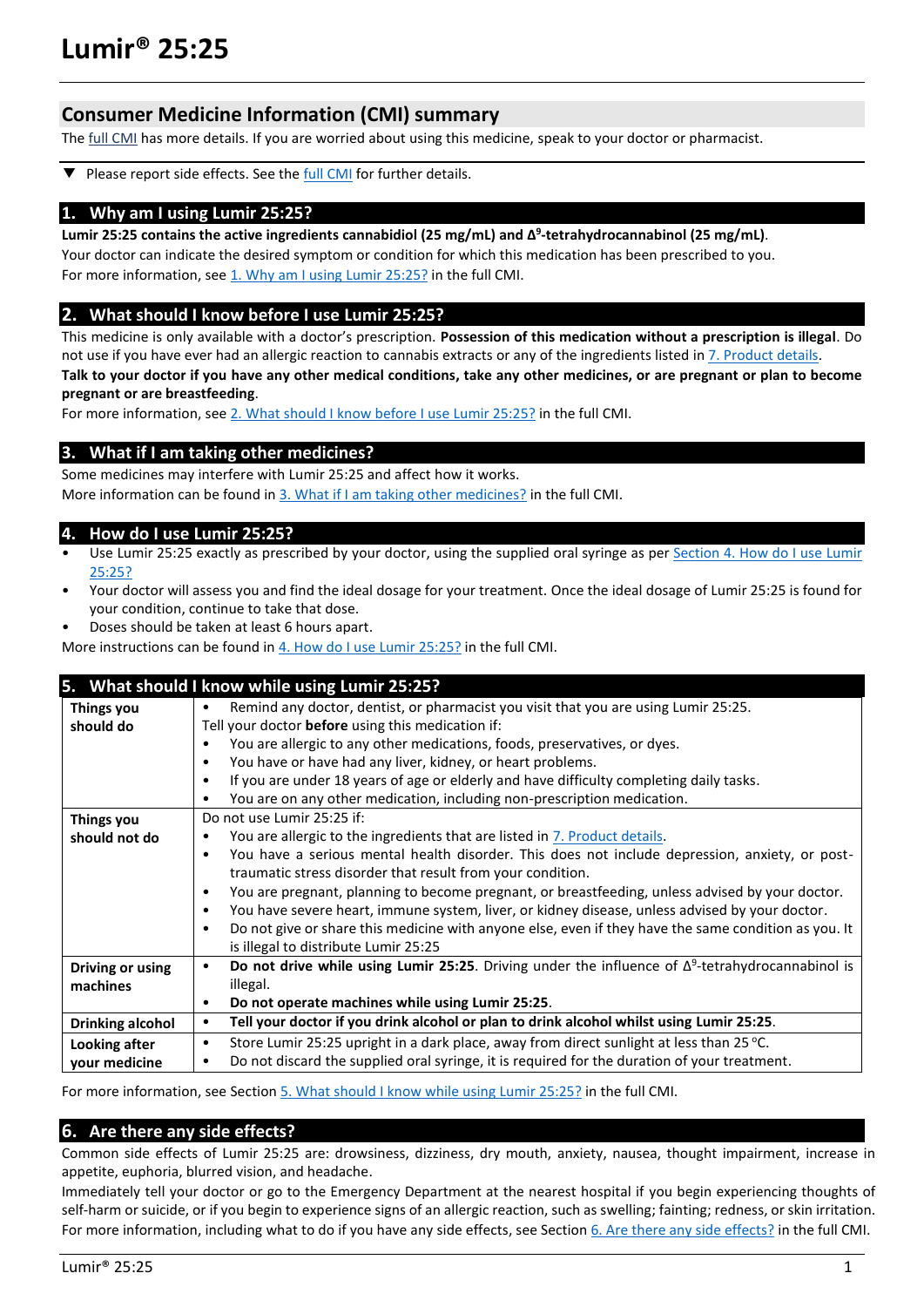

<span id="page-1-0"></span>This medicine is subject to additional monitoring. This will allow quick identification of new safety information. You can help by reporting any side effects you may get. You can report side effects to your doctor, or directly at [www.tga.gov.au/reporting-problems.](http://www.tga.gov.au/reporting-problems)

# <span id="page-1-1"></span>**Lumir® 25:25**

**Active ingredient(s):** 25 mg/mL Cannabidiol and 25 mg/mL Δ<sup>9</sup>-Tetrahydrocannabinol

# **Consumer Medicine Information (CMI)**

This leaflet answers some common questions about Lumir 25:25. It does not contain all available information. **It does not take the place of talking to your doctor or pharmacist.**

The information in this leaflet was last updated on the date listed at the end of this CMI. More recent information may be available. Ensure that you speak to your pharmacist or doctor to obtain the most up to-date information about the medicine.

All medicines have risks and benefits. Your doctor has weighed the risks of you using Lumir 25:25 against the benefits they expect it will have for you.

If you have any concerns about taking this medicine, ask your doctor or pharmacist.

#### **Keep this leaflet with your medicine. You may need to read it again.**

### **Where to find information in this leaflet:**

- 1. [Why am I using Lumir 25:25?](#page-1-3)
- 2. [What should I know before I use Lumir 25:25?](#page-1-2)
- 3. [What if I am taking other medicines?](#page-2-0)
- 4. [How do I use Lumir 25:25?](#page-2-1)
- 5. [What should I know while using Lumir 25:25?](#page-3-0)
- 6. Are [there any side effects?](#page-3-1)
- <span id="page-1-3"></span>7. [Product details](#page-4-0)

# **1. Why am I using Lumir 25:25?**

#### **Lumir 25:25 contains the active ingredients Cannabidiol and Δ<sup>9</sup> -Tetrahydrocannabinol**.

Lumir 25:25 is not approved for treatment of any specific conditions or symptoms. Your doctor can indicate the desired symptom or condition for which this medication has been prescribed to you.

Medicinal cannabis could be beneficial for use when suffering from debilitating conditions, including, but not limited to, chronic pain, cancer pain, chemotherapyinduced nausea and vomiting, refractory paediatric epilepsy, spasticity from neurological conditions, and anorexia or wasting associated with chronic illness.

The Therapeutic Goods Association (TGA) has provided [patient information \(PI\) for medicinal cannabis](https://www.tga.gov.au/community-qa/medicinal-cannabis-products-patient-information) concerning multiple sclerosis, chronic non-cancer pain, chemotherapyinduced nausea and vomiting in cancer (CINV), and palliative care. The TGA has also released guidance for the use of medicinal cannabis for treatment of [epilepsy in](https://www.tga.gov.au/publication/guidance-use-medicinal-cannabis-treatment-epilepsy-paediatric-and-young-adult-patients-australia)  [paediatric and young adult patients,](https://www.tga.gov.au/publication/guidance-use-medicinal-cannabis-treatment-epilepsy-paediatric-and-young-adult-patients-australia) [multiple sclerosis,](https://www.tga.gov.au/publication/guidance-use-medicinal-cannabis-treatment-multiple-sclerosis-australia) [nausea and vomiting,](https://www.tga.gov.au/publication/guidance-use-medicinal-cannabis-prevention-or-management-nausea-and-vomiting-australia) [chronic non-cancer pain,](https://www.tga.gov.au/publication/guidance-use-medicinal-cannabis-treatment-chronic-non-cancer-pain-australia) and [palliative care.](https://www.tga.gov.au/publication/guidance-use-medicinal-cannabis-treatment-palliative-care-patients-australia)

Lumir 25:25 contains active ingredients called cannabinoids which have been extracted from cannabis plants. Your doctor may prescribe this medication for conditions or symptoms which have not been mentioned above.

## <span id="page-1-2"></span>**2. What should I know before I use Lumir 25:25?**

#### **Warnings**

#### **Do not use Lumir 25:25 if:**

- vou are allergic to cannabidiol or  $\Delta^9$ tetrahydrocannabinol, or any of the ingredients listed at the end of this leaflet.
- always check the ingredients to make sure you can use this medicine.
- you have a serious mental health disorder, such as psychosis. This does not include depression, anxiety, or post-traumatic stress disorder that result from your condition.
- you are pregnant or planning to become pregnant or breastfeeding, unless advised by your doctor.
- you have severe heart, immune system, liver, or kidney disease, unless advised by your doctor.

### **Check with your doctor if you:**

- have any other medical conditions such as a serious mental health disorder, this does not include depression, anxiety or post-traumatic stress disorder that result from your condition.
- you have severe heart, immune system, liver, or kidney disease, unless advised by your doctor.
- take any medicines for any other condition, including non-prescription medication.
- You are allergic to any other medications, foods, preservatives, or dyes.
- you have or have had any liver, kidney, or heart problems.
- you have previously abused any drug or substance, including alcohol.
- if you are under 18 years of age or elderly and have difficulty completing daily tasks.
- you need help with transportation or driving to a medical practice or pharmacy.
- you are pregnant or planning to become pregnant or breastfeeding, unless advised by your doctor.
- you are on any other medication, including nonprescription medication

During treatment, you may be at risk of developing certain side effects. It is important you understand these risks and how to monitor for them. See additional information under Section [6. Are there any side effects?](#page-3-1)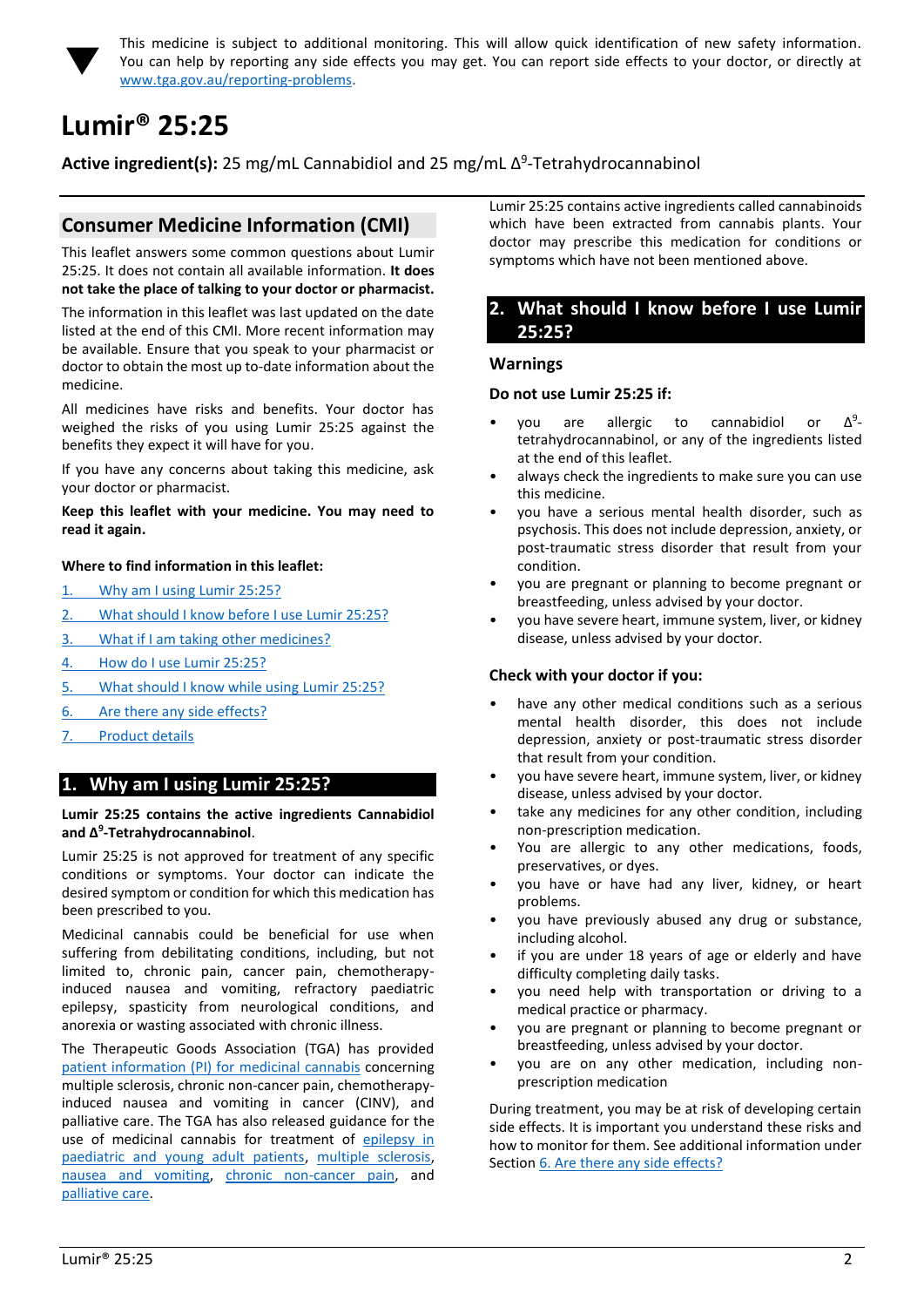## **Pregnancy and breastfeeding**

Check with your doctor if you are pregnant or intend to become pregnant.

Talk to your doctor if you are breastfeeding or intend to breastfeed.

# <span id="page-2-0"></span>**3. What if I am taking other medicines?**

Tell your doctor or pharmacist if you are taking any other medicines, including any medicines, vitamins, or supplements that you buy without a prescription from your pharmacy, supermarket, or health food shop.

**Some medicines may interfere with Lumir 25:25 and affect how it works.**

**Check with your doctor or pharmacist if you are not sure about what medicines, vitamins or supplements you are taking and if these affect Lumir 25:25.**

# <span id="page-2-1"></span>**4. How do I use Lumir 25:25?**

# **How much to take / use?**

- **Use Lumir 25:25 exactly as prescribed by your doctor.**
- To find the ideal dosage, it is highly recommended to begin at the lowest possible dose and increase slowly as ideal dosage may differ per individual. This is to allow a person to achieve the best relief, whilst minimizing side effects of the treatment. The following is a table which may be used as a guide daily dosage for the first two weeks of usage.

| Weeks 1-2                                               | 1st                                                                                                                     | 2 <sub>nd</sub><br>Dose | 3rd      | Dose/day          |
|---------------------------------------------------------|-------------------------------------------------------------------------------------------------------------------------|-------------------------|----------|-------------------|
|                                                         | Dose                                                                                                                    |                         | Dose*    | (mL)              |
| Day 1-2                                                 |                                                                                                                         | $0.1$ mL                |          | $0.1$ mL          |
|                                                         |                                                                                                                         |                         |          |                   |
| Day 3-4                                                 | $0.1$ mL                                                                                                                | $0.1$ mL                |          | $0.2$ mL          |
| Day 5-6                                                 | $0.2$ mL                                                                                                                | $0.2$ mL                |          | $0.4$ mL          |
| Day 7-8                                                 | $0.3$ mL                                                                                                                | $0.3$ mL                |          | $0.6$ mL          |
| Day 9-10                                                | $0.4$ mL                                                                                                                | $0.4$ mL                |          | $0.8$ mL          |
| Day 11-12                                               | $0.5$ mL                                                                                                                | $0.5$ mL                |          | 1.0 <sub>mL</sub> |
| Day 13-14                                               | $0.5$ mL                                                                                                                | $0.5$ mL                | $0.1$ mL | $1.1$ mL          |
| Day 15<br>onwards                                       | Continue increasing the dose until<br>therapeutic benefit is achieved or you<br>experience side effects in consultation |                         |          |                   |
| with your doctor.                                       |                                                                                                                         |                         |          |                   |
| * Adding a 3rd dose should be determined in consultatio |                                                                                                                         |                         |          |                   |

dding a 3rd dose should be determined in consultation with your doctor, as needed

# **When to take / use Lumir 25:25**

• Once the ideal dosage of Lumir 25:25 is found for your condition, continue to take that dose. Doses should be taken at least 6 hours apart.

# **How to take Lumir 25:25 with the oral syringe**

- 1. Remove the cap from the bottle.
- 2. Insert the small end of the rubber stopper (packaged with the oral syringe) into the open mouth of the bottle. All 3 rings of the rubber stopper should be inside in the neck of the bottle.
- 3. Insert the syringe into the small hole in the stopper.
- 4. With the syringe inserted, turn the bottle upside down and extract the required amount of cannabis oil into the syringe.
- 5. Return the bottle to an upright position and remove the syringe from the stopper.
- 6. Insert the syringe into your mouth and press the plunger until the entire contents are released from the syringe into your mouth to swallow.

# **If you forget to use Lumir 25:25**

Lumir 25:25 should be used regularly at the same time each day. If you miss your dose at the usual time, you should take it as soon as you remember, provided that your doses can still be taken 6 hours apart.

**If you are within 6 hours of your next dose, skip the dose you missed and take your next dose when you are meant to.**

**Do not take a double dose to make up for the dose you missed.**

# **If you use too much Lumir 25:25**

If you think that you have used too much Lumir 25:25, you may need urgent medical attention.

You may experience:

- Hallucinations (auditory, smell, or visual).
- Noticeable change in heart rate.
- Feeling of confusion, drowsiness, of dizziness.

# **You should immediately:**

- phone the Poisons Information Centre (**by calling 13 11 26**), or
- contact your doctor, or
- go to the Emergency Department at your nearest hospital.

**You should do this even if there are no signs of discomfort or poisoning.**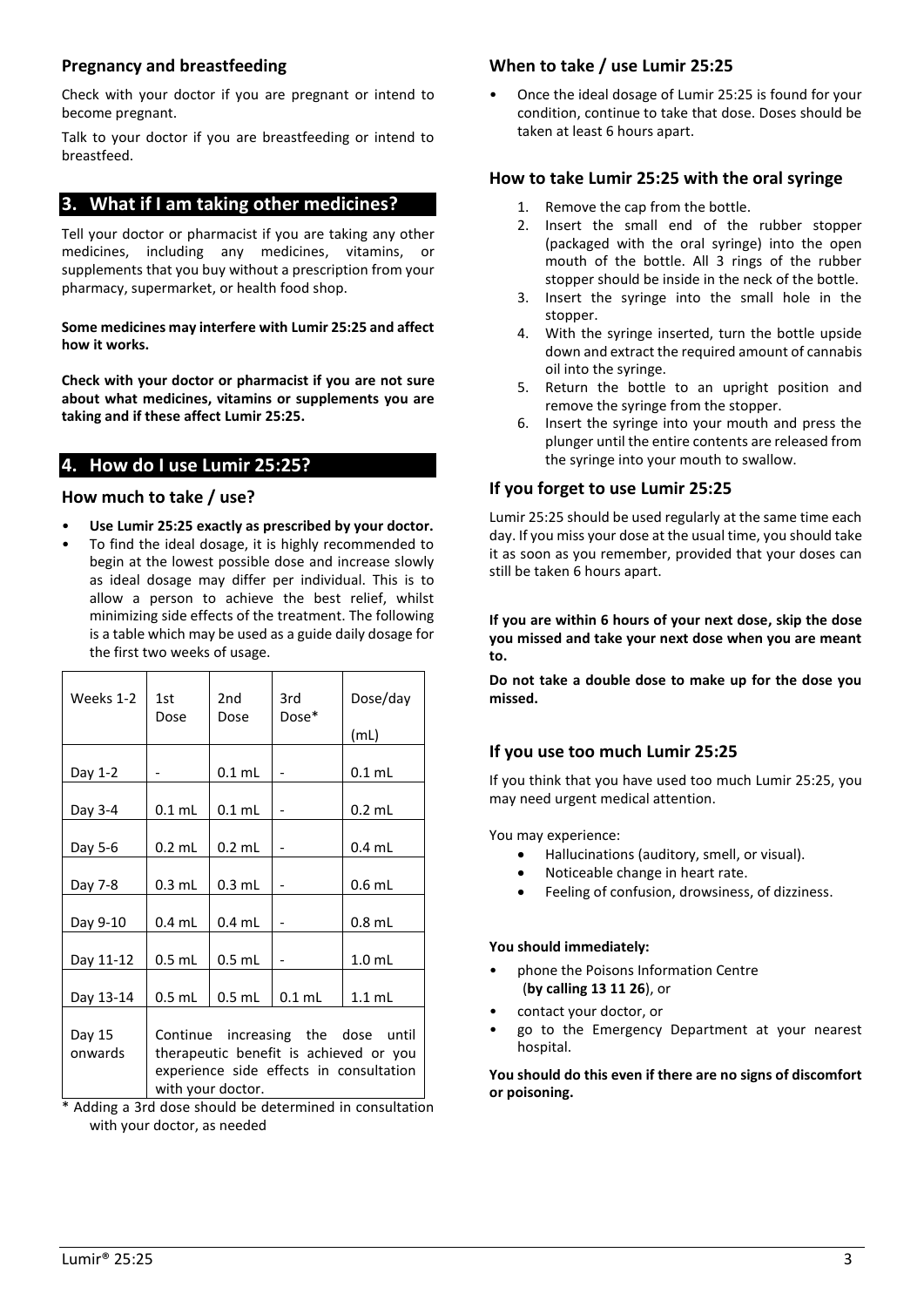# <span id="page-3-0"></span>**5. What should I know while using Lumir 25:25?**

### **Things you should do**

Talk to your doctor if your condition worsens or does not improve.

#### **Call your doctor straight away if you:**

Feel unwell or experience any side effects while using Lumir 25:25

Remind any doctor, dentist, or pharmacist you visit that you are using Lumir 25:25.

### **Things to be mindful of**

This medicine is only available with a doctor's prescription. **Possession of this medication without a prescription is illegal and may lead to prosecution, fines, or both.**

#### **Using Lumir 25:25 with food and drink**

• You may take Lumir 25:25 with or without food. Better absorption of the active ingredients may be attained when taken with high-fat foods such as avocado or peanut butter.

#### **Travelling overseas with Lumir 25:25**

• As Lumir 25:25 is a controlled substance, the legality of its use and transport may differ between countries. As such, you should contact the Embassy or Consulate of the country or countries that you intend to visit for information on whether you may take your Lumir 25:25.

### **Driving or using machines**

**Do not drive while using Lumir 25:25.** Driving under the influence of Δ<sup>9</sup>-tetrahydrocannabinol is illegal and may result in prosecution, fines, or both. Cannabis may be detected in saliva hours after taking it.

**Do not operate machines while using Lumir 25:25.** Lumir 25:25 may make you feel dizzy or drowsy, which may affect your ability to perform tasks.

If you are unsure of any information or have any questions, ask your doctor or pharmacist.

# **Drinking alcohol**

**Tell your doctor if you drink alcohol.** Use of alcohol and cannabis together may result in increased side effects such as impairment of your thoughts or your sense of balance.

## **Looking after your medicine**

- Store Lumir 25:25 upright in a dark place, away from direct sunlight at less than  $25^{\circ}$ C.
- The syringe must be cleaned regularly with soap and water.

Follow the instructions in the carton on how to take care of your medicine properly.

Store it in a cool dry place away from moisture, heat, or sunlight; for example, do not store it:

• in the bathroom or near a sink, or

in the car or on windowsills.

#### **Keep it where young children cannot reach it.**

### **Getting rid of any unwanted medicine**

If you no longer need to use this medicine or it is out of date, take it to any pharmacy for safe disposal.

Do not use this medicine after the expiry date.

# <span id="page-3-1"></span>**6. Are there any side effects?**

All medicines can have side effects. If you do experience any side effects, most of them are minor and temporary. However, some side effects may need medical attention.

See the information below and, if you need to, ask your doctor or pharmacist if you have any further questions about side effects.

### **Less serious side effects**

| Less serious side effects                                                                                                                                       | What to do                                                                                                                |
|-----------------------------------------------------------------------------------------------------------------------------------------------------------------|---------------------------------------------------------------------------------------------------------------------------|
| Drowsiness<br><b>Dizziness</b><br>Dry Mouth<br>Anxiety<br>Nausea<br>Thought Impairment<br>Increase in appetite<br>Euphoria<br><b>Blurred Vision</b><br>Headache | Speak to your<br>doctor if you<br>any<br>have<br>οf<br>these<br>less<br>side<br>serious<br>effects and they<br>worry you. |

## **Serious side effects**

| Serious side effects                                                                                                                             | What to do                                                                                                                                                          |
|--------------------------------------------------------------------------------------------------------------------------------------------------|---------------------------------------------------------------------------------------------------------------------------------------------------------------------|
| Low blood pressure<br>Paranoia<br>Depression<br>Failure of muscle coordination<br>Increased heart rate<br>Diarrhoea<br>Severe nausea or vomiting | Call your doctor<br>straight away<br>or go straight to<br>the Emergency<br>Department at<br>nearest<br>vour<br>hospital if you<br>notice any<br>οf<br>these serious |
|                                                                                                                                                  | side effects.                                                                                                                                                       |

**Tell your doctor or pharmacist if you notice anything else that may be making you feel unwell.**

Other side effects not listed here may occur in some people.

### **Reporting side effects**

After you have received medical advice for any side effects you experience, you can report side effects to the Therapeutic Goods Administration online at www.tga.gov.au/reporting-problems. By reporting side effects, you can help provide more information on the safety of this medicine.

**Always make sure you speak to your doctor or pharmacist before you decide to stop taking any of your medicines.**